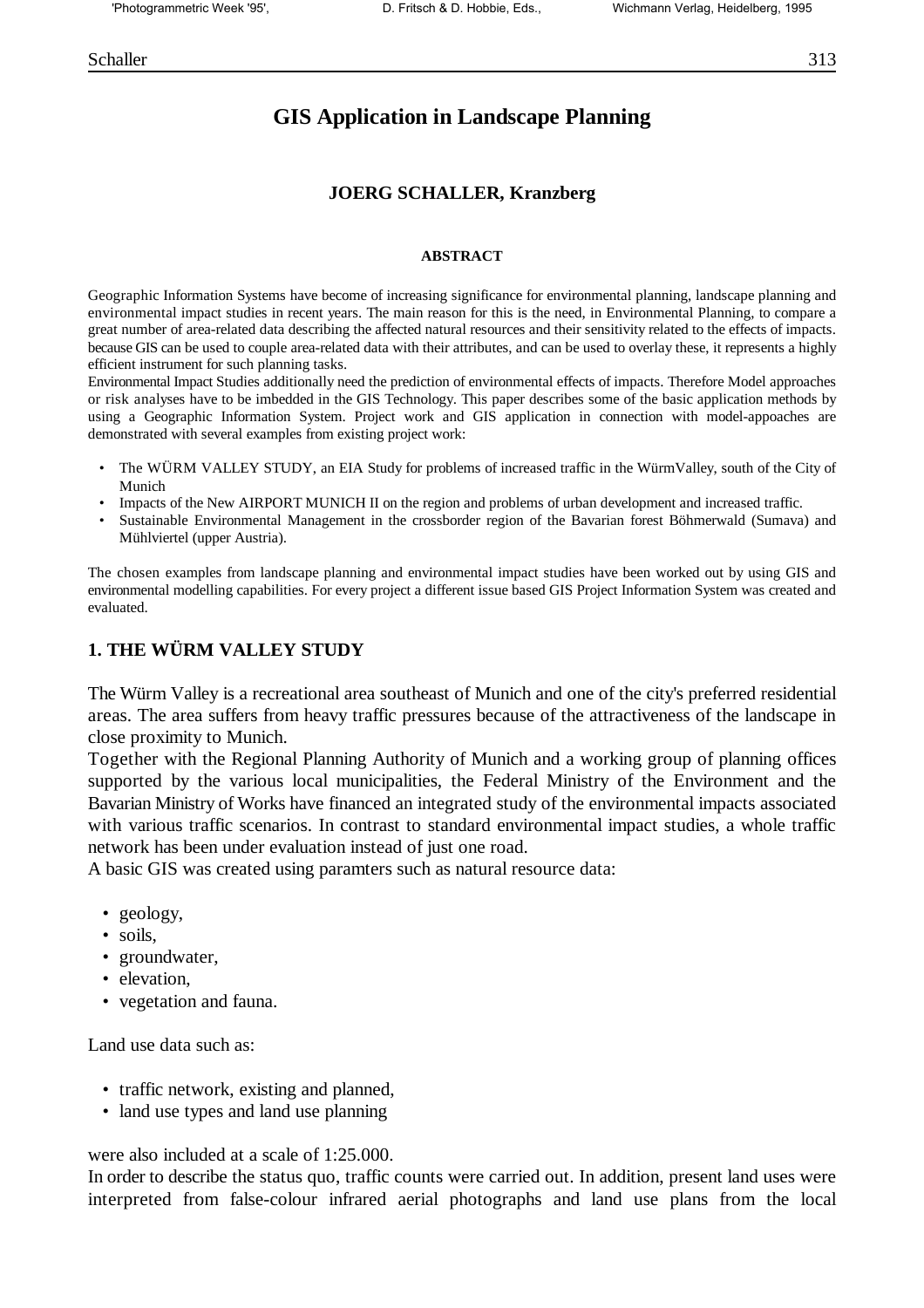municipalities. As indicators of environmental conditions, environmental quality data such as degree of forest dieback and groundwater levels and quality were collected.

The main purpose of the study was to predict the impact of increased traffic levels on the environment by:

- noise calculations.
- calculation of emissions,
- calculation of immissions.

These emission and immission calculations were based on traffic scenarios. The impact of traffic on the fauna was also analysed. In addition, a risk analysis for impacts on soils, groundwater and vegetation was carried out.

For the evaluation of the database, the ARC/INFO GIS tools have been combined together with a trafic simulation model based on the local road and rail network.

Together with local planners and councillors, various traffic scenarios were developed to reduce the overall impacts on the Würm Valley. Measures considered to fulfill the study goals included proposals for bypass roads and promotion of public transport (in particular local and suburban train networks). Road speed restrictions and road closures were also considered.

The impacts of these traffic  $(= \text{road and rail})$  scenarios were evaluated by:

- the carrying capacity of the traffic systems road and rail,
- the noise levels expected during the day and night, overlaid with the land use data to show the residential areas affected.

For this purpose, ESRI Germany created a noise pollution programme and connected it with the GIS database to produce noise level maps for the status quo and the various scenarios.

The impacts on the natural resources have been quantified by an overlay of impacts buffers of the emissions, related to the various traffic scenarios. The main impacts are:

- those on residents and visitors from traffic noise,
- contamination of soils, groundwater and vegetation by various pollutants (eg., heavy metals),
- increased environmental hazards from selected pollutants within a buffer zone of 100 m along roads,
- vehicle emissions related to varying traffic levels during the day,
- bisection of areas by new traffic routes (roads, rail) expecially related to amphibian populations, undisturbed areas, etc.,
- increased forest dieback within the region, especially along road corridors..

The first results of this ongoing work have shown that:

- levels of groundwater contamination are similar for all the various scenarios investigated.
- vegetation and soils show increased impacts with the increased levels of traffic. Traffic must be strictly regulated in order to prevent contamination from exceeding current levels.
- Noise calculations for road and rail traffic show high levels. Even now, noise levels exceed those of standard official recommendations.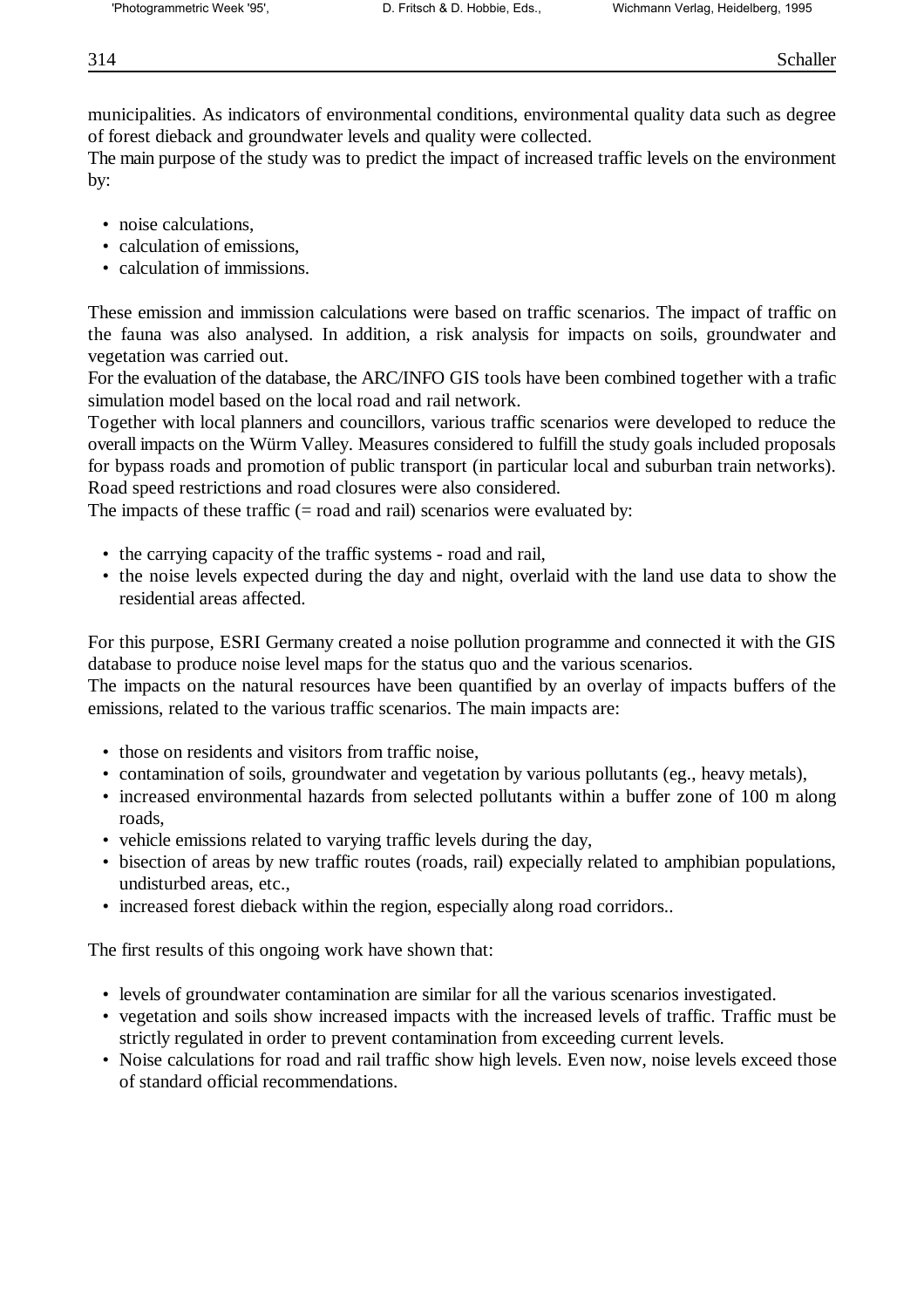#### Schaller 315

# **2. THE IMPACTS OF THE NEW INTERNATIONAL AIRPORT MUNICH II ON THE SURROUNDING AREAS**

Various prognostic studies have been carried out to predict the development of the region north of Munich associated with the building of the new airport. The major impacts will be:

- the creation of a substantial number of new jobs,
- related housing and industrial development for new workers setting in the area,
- noise and industrial pollution impacts on residents.

The work was conducted in contract with the Bavarian Ministry for Environment and Planning, and carried out by a working group of three planning offices for urban development, infrastructure and ecological planning. ESRI Germany was responsible for the related GIS work.

GIS has been applied to handle local and regional palnning problems in an integrative study combined with traditional planning methods. The three major components of the study are:

- a) The ecological condition and carrying capacity of the region.
- b) The carrying capacity of the existing traffic system (road and rail).
- c) The planning goals for urban development (housing, production and industry).

To carry out the study, a GIS was created for a total area of 1.410 qkm at a scale of 1:25.000, covering the combined administrative areas of 44 municipalities. The GIS database includes the following basic data:

- geology,
- soils,
- groundwater,
- landscape aesthetic evaluation.
- biotope networks,
- existing land ueses,
- exisiting planning goals,
- protected environmental areas.

An initial step was the definition of landscape ecological units with unified ecological potential and sensitivity. The forms the development would take and the associated traffic infrastructure were assessed using an environmental matrix. Four different types of residential and industrial development were defined and their impacts on the natural resources determined. A sensitivity matrix for the ecological units was developed and applied.

A restrictive method was used to define potential areas of development, using the GIS, involving:

- a selection of protected areas and sites where development should be avoided
- a definition of biotope networks
- a formulation of restrictive planning goals for protected areas
- a definition of ecologically sensitive areas related to groundwater, buffer capacity of soils, aesthetically sensitive areas, etc.

This resulted in a map of highly sensitive areas where development is to be restricted.

The second step was the selection of corridors along existing road and rail routes to select those areas which can be connected with the existing traffic system. The third and final step was an integration with the regional planning goals relating to: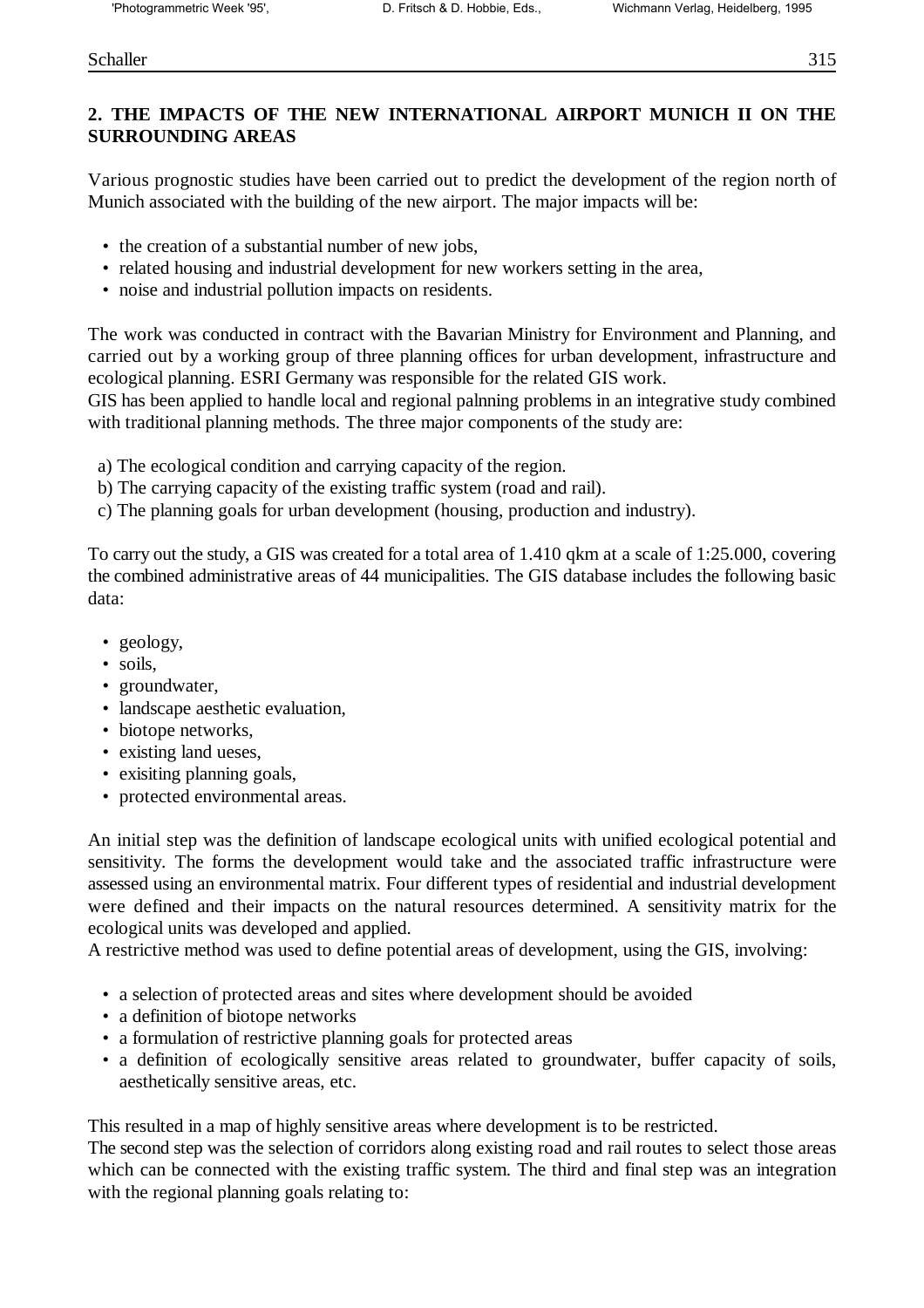- urban development.
- aesthetic landscape values and "green belt" planning,
- land use systems for sustainable development.

The results of this analytical GIS application show a spatial distribution of areas with varying potential for development. The results will be used in the formulation of a regional management plan.

The particular problems associated with the determination of noise pollution on residents from the new airport have been solved by using the GIS coupled with noise distribution calculations. These calculations served to determine the areal effects on the local municipalities, and to illustrate these statistically in the form of maps. Through the overlay of calculated noise values on the ground (from standard noise calculation procedures) with the population of the settlements within the various municipalities, it is possible to calculate quickly which areas and how many residents will be affected by sporadic or continous disturbances. These disturbance can be further related to airport management models, aircraft types and chosen flight paths.

## **3. A TRILATERAL GIS FOR SUSTAINABLE ENVIRONMENTAL DEVELOPMENT AND REGIONAL LANDSCAPE PLANNING**

With the recent opening of the borders between Western and Eastern Europe, formerly separated neighbours have been developing new economic and cultural contacts. The expansion of the internal European market has created new forms of cooperation and links within Europe. Bavaria, the Czech Republic and Austria are at the centre of this new development process, their borders meeting in the heart of Europe.

The Bavarian Forest, Bohemian Forest and Mühlviertel are situated at the intersection of these three countries - a ecologically, sensitive landscape of low mountains, connecting rather than dividing the three very similar regions.

Issues of environmental protection, economic development, housing and infrastructure, traffic management and general problems of regional planning and information have had to be addressed for this beaufiful region containing two national parks. The formerly marginal and undisturbed region divided by the Iron Curtain became subjected to a sudden increase of traffic, tourism and development after the opening of the borders.

Under contract of the Bavarian Ministry for Regional and Environmental Affairs, the Czech Ministry of Economic Affairs and the Office of the Upper Austrian Provincial Government, a trilateral concept has been created by an international expert group of ecologists, regional planners and GIS specialists, using a central GIS for collection of different data from the various information sources of the respective countries.

The GIS played a central role as an integration tool and as an issue-based Information System to deliver basic information and strategic concepts for the decision makers in the region, as well as those in the state governments.

The tremendous effort involved in creating a trilateral GIS and its successful application for strategic management and policy led the UNESCO to recognize the development concept as an International MAB (MAB and the Biosphere) Pilot Project.

The project was subsidized by 50 % European Economic Community funding as part of the INTERREG Programme.

## **3.1 Strategic Problems and Development Issues**

Open exchange of information and experience between the three countries proved indispensable for the preparation of the trilateral development concept. For a sustainable development of the 9.000 qkm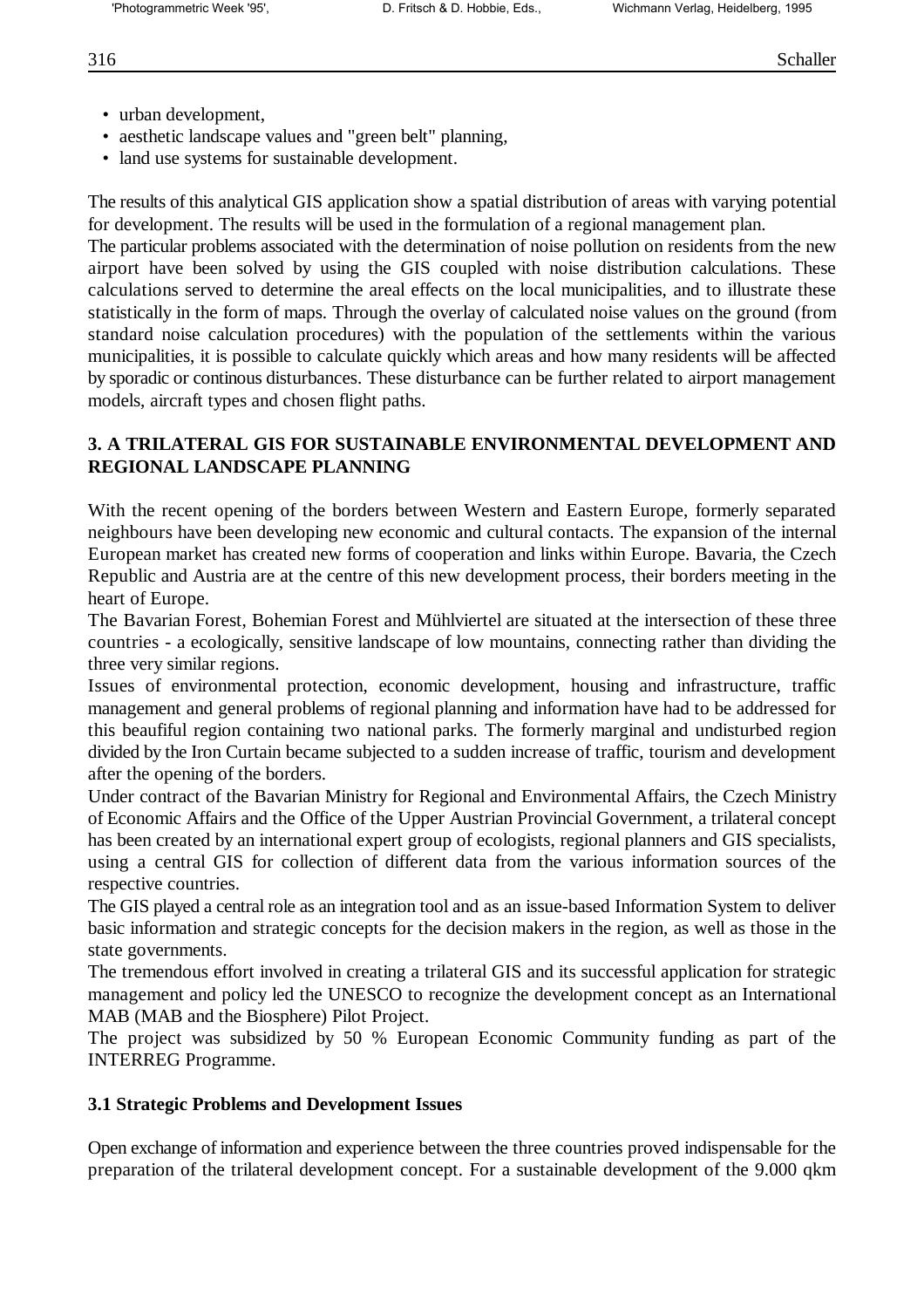#### Schaller 317

study region, the following themes were emphasized by a round table of the experts together with the decision makers of the region:

- Proposals for the safeguarding, conservation and management of the basic natural resources and landscape in a way which meets the needs of the Bavarian Forest and Sumava National Parks and which is consistent with the interests of agriculture as well as those of tourism and local recreational needs.
- Future prospects and proposals for agriculture and forestry, taking into account non-agricultural income possibilities particularly in connection with the specific recreational value of the area. To this end, the possibility of directing future agriculture toward predominantly resource-conserving forms of land cultivation was examined.
- Development opportunities, particularly in the areas of tourism and local recreational use, associated with the Bavarian Forest and Sumava National Parks. The opportunities for environmentally and socially appropriate forms of tourism were given particular consideration.
- Traffic measures necessary for the creation and improvement of border crossings, both for road and railway crossings as well as footpaths. The use of environmentally-friendly local passenger transport systems, in suitable areas was investigated.
- Proposals were made for environmentally-friendly practices in the commerical sector, supply and waste-disposal areas (technical infrastructure), and housing construction.

The study is based on the assessment of extensive information. In addition, surveys were carried out by institutions active in the region, organized by the mayors, chief administrative officers of the districts, and district leaders. Through this extremely productive cooperative effort, a number of very detailed proposals were worked out and examined in terms of their compatibility with the aims of the development plan and their suitability as projects for the development of the study region. In addition, expert study groups were formed to deal with specific topic areas (e.g. agriculture) and, working in close cooperation with one another, to work out aims and proposed measures.

## **3.2 GIS Creation and Integration of Data from Three Countries**

The aim of the trilateral GIS creation was to connect data from the various sources of the three countries to gain relevant planning data and to develop evaluation possibilities. This was necessary to produce thematic maps such as development potentials of functional spatial units, the status of nature conservation including ecologically sensitive areas, socio-economic data of the residential population and tourists as well as data on land use, land use potential and environmentally relevant data of traffic, transportation, emissions, water quality and species diversity.

The geographic database was designed to cover the following aspects in particular:

- topographic information,
- land use and land cover,
- water resources and their protection,
- traffic and transportation,
- tourist infrastructure,
- administration and statistical data.

The database was created using ESRI's ARC/INFO GIS software applied in the three countries, with different thematic layers. These were connected to statistical information gained from various sources of the partners' administrations.